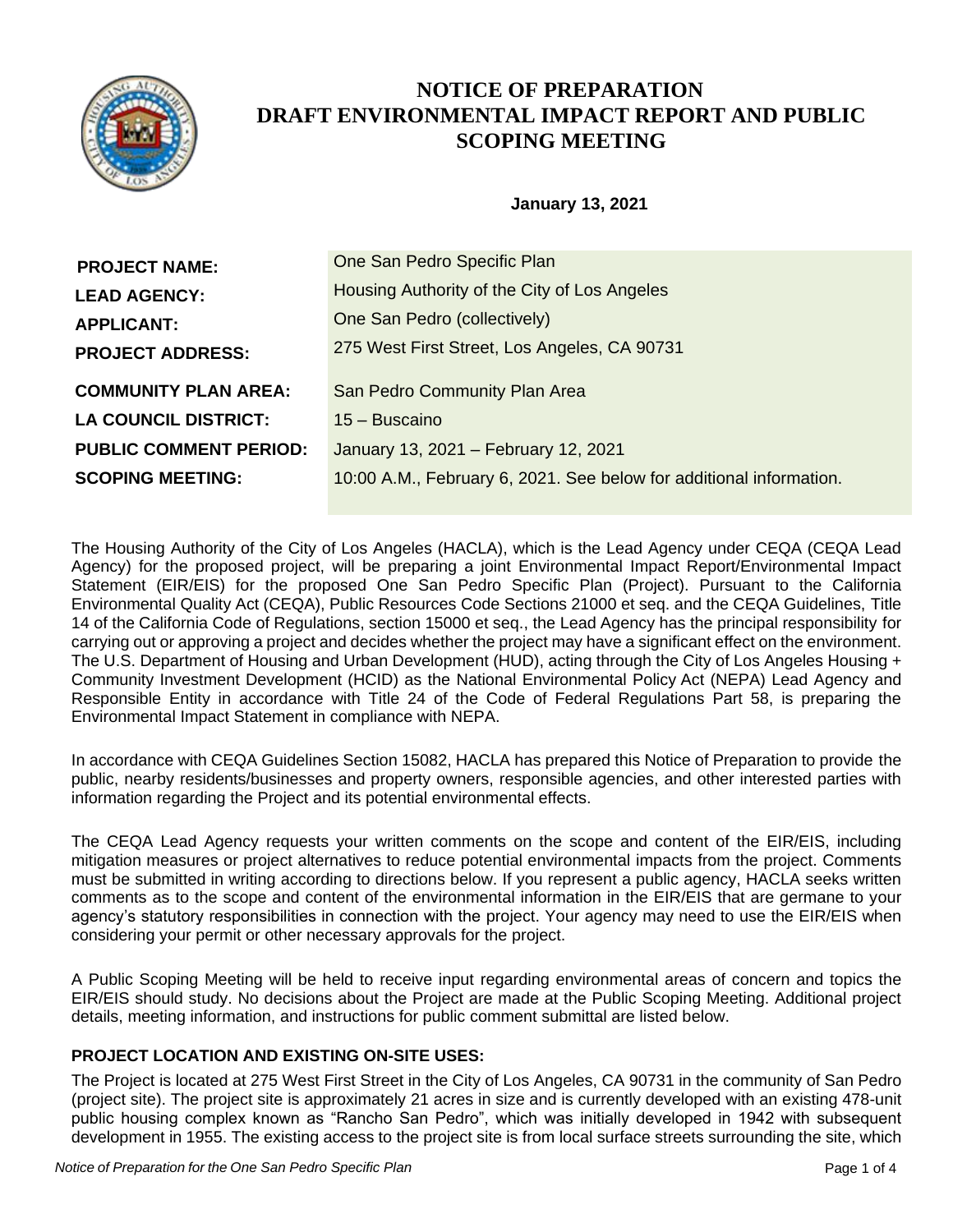include Santa Cruz Street to the north, Harbor Boulevard to the east, 3<sup>rd</sup> Street to the south, and Mesa Street to the west.

## **PROJECT DESCRIPTION:**

Development of the proposed project would occur in multiple phases. Initial phases would focus on replacement and expansion of the aging housing stock with the later phases dedicated to expansion of affordable units, community amenities, and services. The proposed phasing would be planned to minimize disturbance to current residents. The project would pursue a "build-first" approach to the greatest extent possible. When residents must be relocated, HACLA adheres to all of the requirements of the Uniform Relocation Assistance and Real Property Acquisition Policies Act of 1970. For purposes of the environmental analysis and to provide a conservative analysis of environmental impacts., overall construction is estimated to take approximately 14 years, with construction activities occurring from 2024 to 2037. The opening year for the first constructed buildings is expected to occur in 2025. See attached Figure 1 – Conceptual Site Plan.

The proposed project involves the redevelopment of the Rancho San Pedro complex with a Specific Plan in order to improve the physical condition of the community and increase housing stock and amenities for residents. The proposed project would include demolition of the existing 478-unit Rancho San Pedro (in phases) complex, including 8,000 square feet (sf) of amenities, services and administration, and construction of new housing with a total of up to 1,390 multi-family residential units for mixed-income households, 85,000 sf of services, amenities and administration, and 45,000 sf of commercial/retail uses. Each building would have its own onsite parking garage with secured access limited to residents. In addition to secured parking garages, no zoning code on-street parking within and around the site would also be maximized, including expanding available diagonal parking where available. This would include reconfiguring on-street curb parking, transitioning from parallel to diagonal parking on some blocks. The proposed project would maintain the existing street grid and block configuration, with the exception of Beacon Street and the intersecting portion of Second Street, where a new pedestrian plaza is proposed. Site access would be similar to the existing conditions.

### **REQUESTED ACTIONS:**

- (1) Adoption of Master Development Agreement, Disposition and Development Agreements, Ground Leases, and Relocation Plan by HACLA;
- (2) National Environmental Policy Act (NEPA) Part 58 Compliance necessary for Demolition/Disposition and Rental Assistance Demonstration (RAD) Conversion of the existing Rancho San Pedro development from the United States Department of Housing and Urban Development (HUD) and potential federal funding for the Project;
- (3) Certification of the Environmental Impact Report/Environmental Impact Statement (EIR/EIS);
- (4) Adoption of the One San Pedro Specific Plan, General Plan Amendment, Phased Vesting Tentative Tract Map, and Zone and Height District change by the City of Los Angeles;
- (5) Haul route approval from the Los Angeles Department of Building and Safety (if required);
- (6) Permit for removal of street trees from the Los Angeles Board of Public Works (if required);
- (7) Approval of a Water Supply Assessment; and
- (8) Other discretionary and ministerial permits and approvals that may be deemed necessary, including, but not limited to, demolition, temporary street closure permits, grading permits, excavation permits, foundation permits, building permits, and sign permits in order to execute and implement the Project.

#### **POTENTIAL ENVIRONMENTAL EFFECTS OF THE PROJECT:**

The proposed project could have potentially significant environmental impacts in the following topic areas, which will be addressed in the EIR/EIS:

Aesthetics, Air Quality, Biological Resources, Cultural Resources, Geology and Soils, Greenhouse Gas Emissions, Energy, Environmental Justice (NEPA), Hazards and Hazardous Materials, Hydrology and Water Quality, Land Use and Planning, Noise, Population and Housing, Public Services, Recreation, Transportation/Traffic, Tribal Cultural Resources, and Utilities/Service Systems.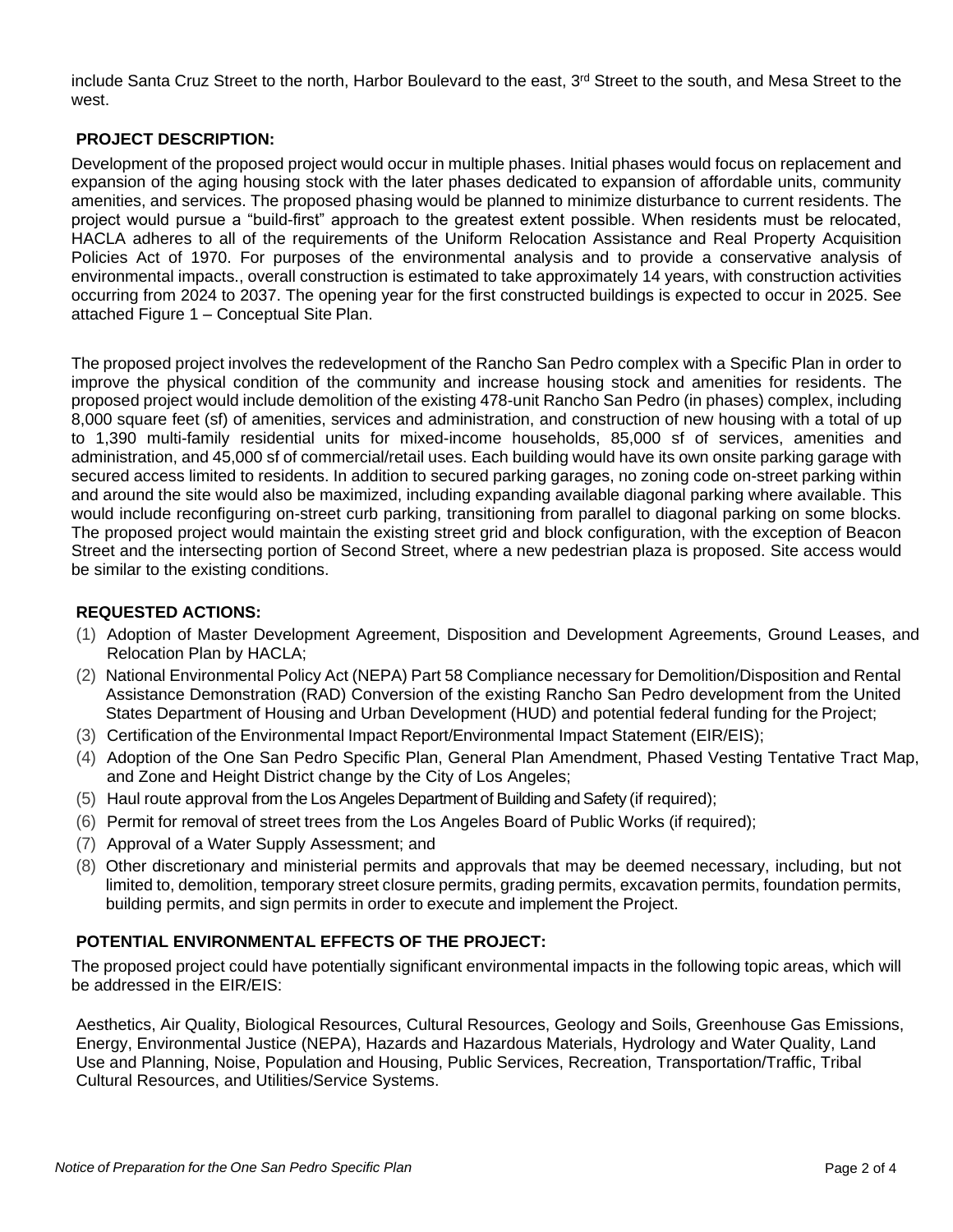**PUBLIC SCOPING MEETING:** A Public Scoping Meeting will be held in an online format using Zoom to share information regarding the project and the environmental review process and to receive written public comments regarding the scope and content of the environmental analysis to be addressed in the EIR/EIS. Staff, environmental consultants, and project representatives will be available, and a brief presentation is scheduled. HACLA encourages all interested individuals and organizations to attend this meeting. Written comments may be submitted during the project review period. No decisions about the project will be made at the Public Scoping Meeting. A separate public hearing on the underlying project approvals will be scheduled after the completion of the Draft EIR/EIS. The date, time, and location of the Public Scoping Meeting are as follows:

| Date:     | Saturday, February 6, 2021 |
|-----------|----------------------------|
| Time:     | $10:00$ a.m.               |
| Location: | Virtual Meeting via:       |

https://zoom.us/j/94249457658?pwd=RnJpbm8rN01HZWFNVS9pZDgra2RrQT09 Meeting ID: 942 4945 7658 Passcode: 639556

Dial in by phone: +1-408-638-0968 or +1-669-900-6833 Meeting ID: 942 4945 7658 Find your local number: https://zoom.us/u/aeEM1qQ8kr

#### **REVIEW AND COMMENTS:**

If you have questions about this Notice of Preparation, please contact Jessica Frazier at (213) 219-1401 or jessica.frazier@hacla.org.

In an effort to broaden community outreach, this notice has been translated into Spanish and is available on the HACLA website at https://home.hacla.org/. Puede obtener información en español sobre esta reunión llamando a Jocelyn Aldana al (213) 252-1037. In the event of any inconsistency between this notice in English and a translated notice, this notice shall prevail.

HACLA will consider all written comments regarding the potential environmental impacts of the project and issues to be addressed in the EIR/EIS. If you wish to submit comments, please reference the project name above, and submit them in writing by February 12, 2021. Written comments will also be accepted at the Public Scoping Meeting described above.

Please direct comments to:

Mail: **Jessica E. Frazier, MBA |** Development Officer Strategic Development **Housing Authority of the City of Los Angeles** 2600 Wilshire Blvd | 3rd Floor | Los Angeles, CA 90057  $\mathbf{F}$ :213-252-4215 | 1:213-219-1401 |  $\mathbb{Z}$ :jessica.frazier@hacla.org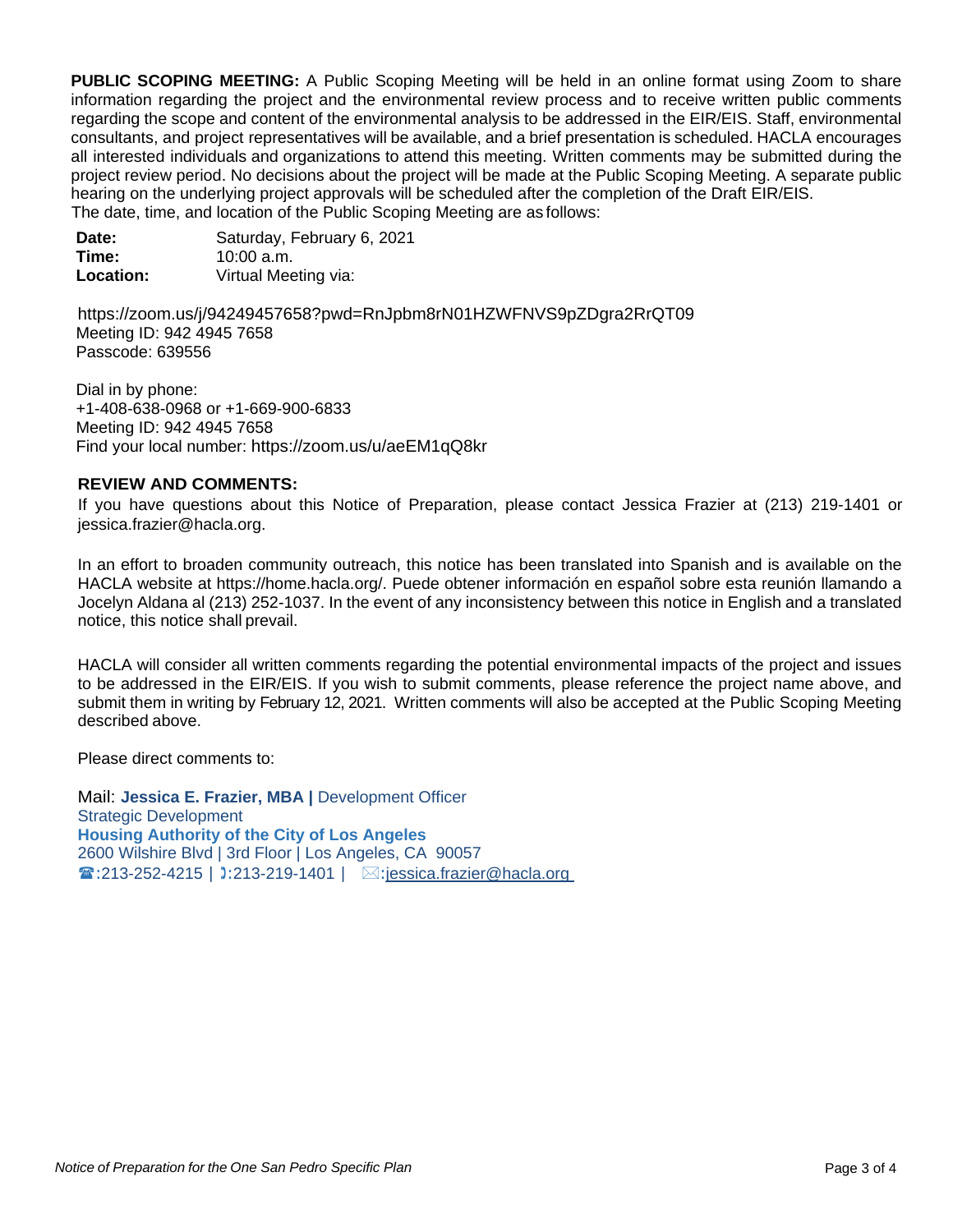**ACCOMMODATI ONS:** As a covered entity under Title II of the Americans with Disabilities Act, the Housing Authority of the City of Los Angeles does not discriminate on the basis of disability. The Public Scoping Meeting is a virtual meeting and multi-language translation will be provided. HACLA wants the meeting to be open to those with Limited English Proficiency and Individuals with Disabilities. In order to ensure HACLA is able to effectively communicate with individuals in another language or with disabilities, including individuals with hearing, vision or speech impairments, HACLA will furnish appropriate auxiliary aids and services, where necessary. Examples of auxiliary aids and services include amplification headsets, language interpreters, note-takers, transcription services, written materials and large print materials. To ensure availability, you are advised to make your request for an auxiliary aid or service at least 72 hours prior to the meeting/event. Requests should be directed to Jocelyn Aldana at (213) 252- 1037 or by email Jocelyn.aldana@hacla.org.

#### Attachments:

Figure 1- Conceptual Site Plan

*Puede obtener información en español sobre esta reunión llamando a Jocelyn Aldana al (213) 252-1037*